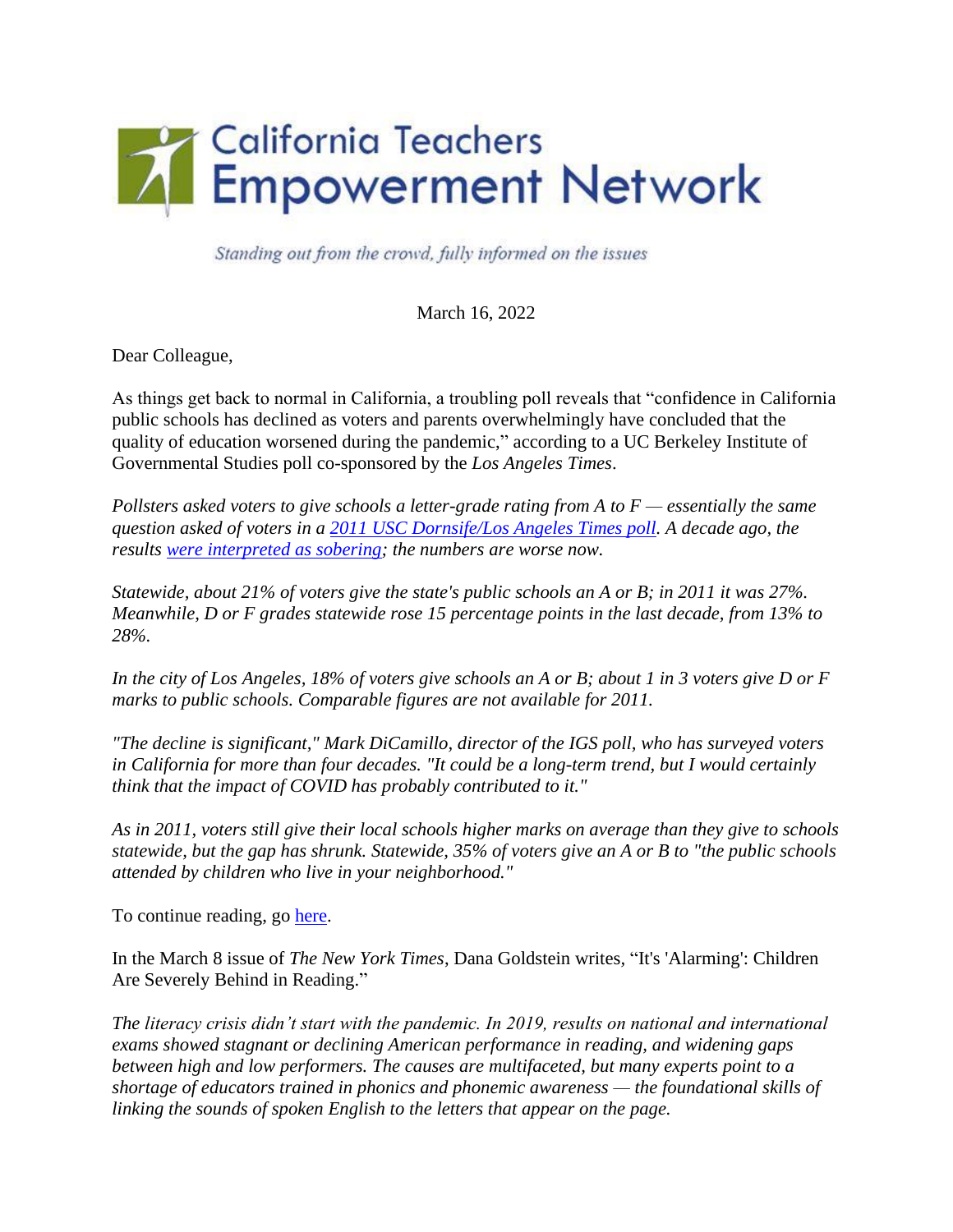*The pandemic has compounded those issues.*

*Children spent months out of the classroom, where they were supposed to learn the basics of reading — the ABCs, what sound a "b" or "ch" makes. Many first and second-graders returned to classrooms needing to review parts of the kindergarten curriculum. But nearly half of public schools have teaching vacancies, especially in special education and the elementary grades, according to a federal survey conducted in December and January.*

*Even students with well-trained teachers have had far fewer hands-on hours with them than before the pandemic, which has been defined by closures, uneven access to online instruction, quarantine periods and — even on the best days — virus-related interruptions to regular classroom routines. Now, schools are under pressure to boost literacy as quickly as possible, so students gain the reading skills they need to learn the rest of the curriculum, from math word problems to civics lessons.*

To read on, go [here.](about:blank)

According to a study by the University of California San Diego, disruptions to in-person learning during the COVID-19 pandemic have increased interest in expanding online tutoring to K-12 students.

*A pilot program intended to measure the results of online tutoring for K-12 students has shown promising results in helping them recover from pandemic-driven learning loss, researchers at UC San Diego announced Wednesday.*

*…"Our program explores the possibilities of a low-cost model with volunteer tutors which has the potential to reach more students in need,'' said Sally Sadoff, associate professor of economics and strategic management at UCSD's Rady School of Management and one of the study's coauthors.*

*"The pandemic has been a seismic and ongoing disruption to K-12 schooling,'' Sadoff said. "We find the tutoring offered during our study helped participants close about a quarter to a third of the learning loss during COVID.''*

*According to Sadoff and her colleagues, disruptions to in-person learning during the COVID-19 pandemic have increased interests in expanding online tutoring to K-12 students. However, expanding virtual academic support across public schools is constrained by high program costs and limited local supplies of tutors.*

*According to the findings, students who got more hours of online tutoring experienced better results.*

To learn more, go [here.](about:blank)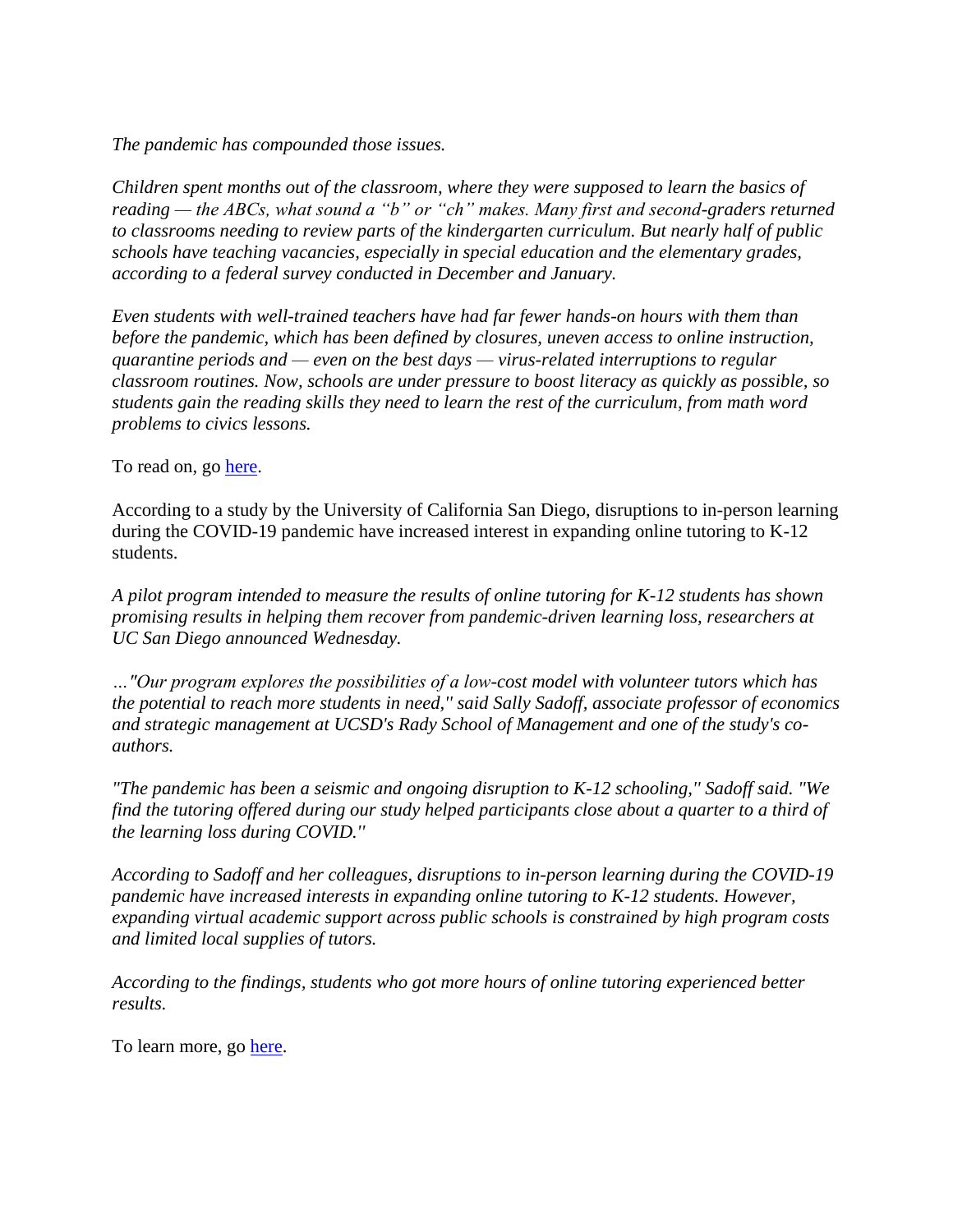To state the obvious, it is not only kids who have been affected by the pandemic. *U.S. News and World Report* reveals, "New Federal Data Shows Pandemic's Effects on Teaching Profession."

*"The COVID-19 pandemic has contributed to a staffing shortage in the nation's schools," Commissioner Peggy Carr of the National Council of Education Statistics said in a statement.*

*"Public schools report they are struggling with a variety of staffing issues, including widespread vacancies, and a lack of prospective teachers," she said. "These issues are disrupting school operations. Schools have resorted to using more teachers as well as non-teaching staff outside of their intended duties, increasing class sizes, sharing teachers and staff with other schools, and curtailing student transportation due to staff shortages."*

*As of January 2022, 44% of public schools reported having at least one teaching vacancy, and 61% of them specifically identified the COVID-19 pandemic as a cause of those vacancies.*

*Among schools that reported vacancies, special education was identified as the teaching position with the most vacancies, with 45% of schools reporting this vacancy, followed by general elementary and substitute teachers, which 31% and 20% of schools reported, respectively.*

*In addition, roughly half of public schools – 49% – reported having at least one non-teaching staff vacancy. Custodial staff was identified as the staff position with the most vacancies, with 28% of schools reporting this vacancy, followed by transportation staff and nutrition staff positions, which 14% of schools reported for both positions.*

To read on, go [here.](about:blank)

A civil-rights attorney and mother of ten children who lives in Northern Virginia makes the case that "school choice matters now more than ever."

*It was three in the morning, and I woke up in a panic. A familiar panic. I'm a mother who needs to educate my seven youngest children. My eldest son who is still at home will begin his first year in college this fall. I'm also a Catholic — and that means that, these days, I'm looking at some frightening bills for education.*

*I went to my local public high school in the late '80s. There was nothing particularly awful about it. But then along came gender ideology and critical race theory, and now I do have a problem with government-run schools — including the academically excellent one in my neighborhood.*

*My four oldest children at home attend a Christian liberal-arts school, and the three youngest attend my local Catholic parochial school. I receive tuition assistance, but I still have to find over \$50,000 per academic year for tuition, books, and fees. Financial-aid offices in most colleges across the country rely on the criteria set by a federal form to assess a family's financial situation — factors that do not account for private-school tuition for younger siblings. My college-bound son just received a financial-aid award from his dream school. And the amount I'm asked to pay is still too much. Hence my latest nocturnal panic.*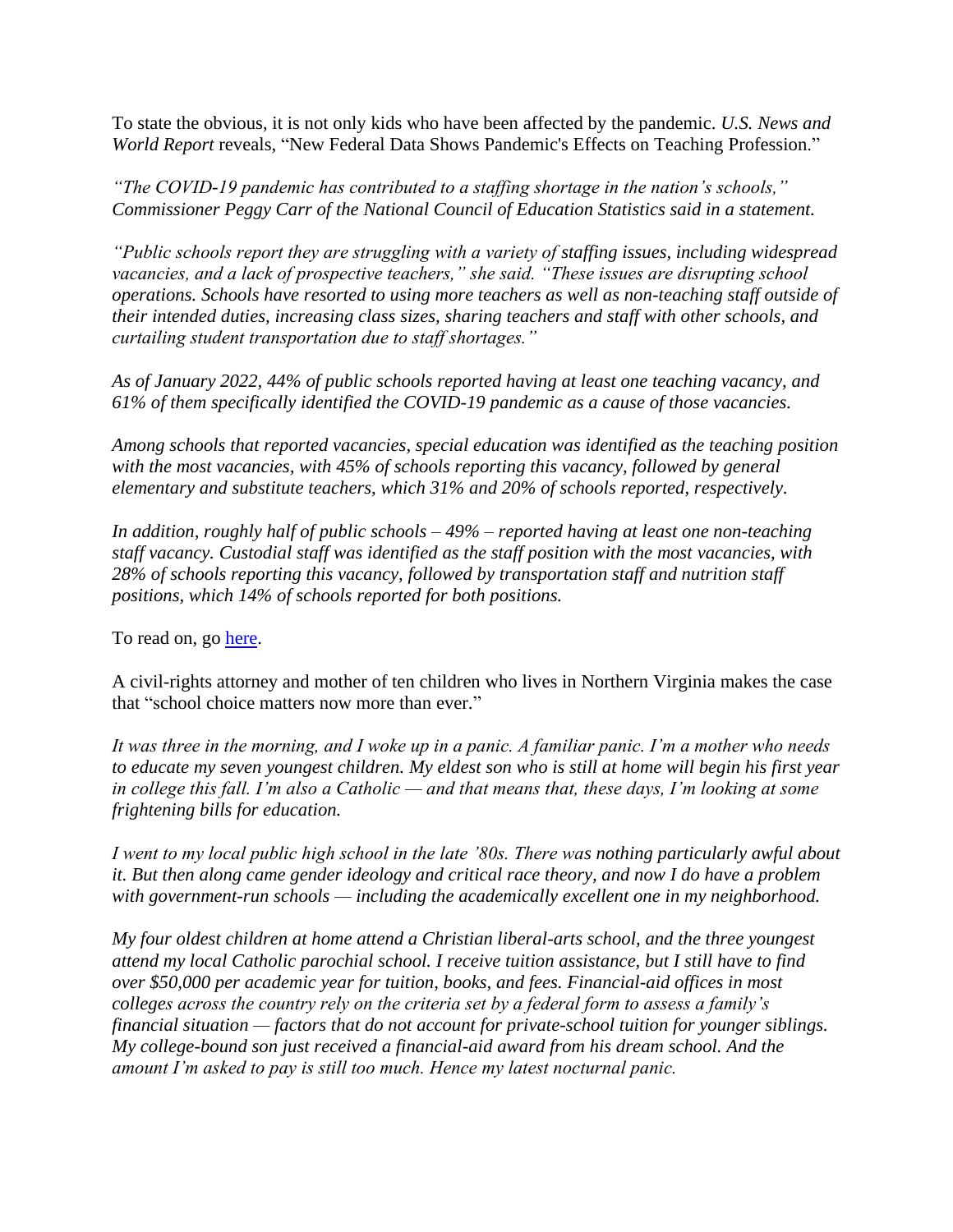To read on, go [here.](about:blank)

The use of restorative justice in schools has been on the rise, but Fordham Institute's Daniel Buck thinks this approach to discipline is a terrible idea.

*In the past decade, the role of the teacher in schools has slowly shifted from pedagogue to therapist. Perhaps the most glaring example of this shift is the practice called "circle conversations." These circles are cousins of the non-punitive approach to discipline called restorative justice, and are intended to be community-building prophylactics.*

*While the ritual—I mean classroom practice—can vary from school to school, it has a few common characteristics: students sit in a circle, pass around a talking piece, and discuss openended questions, often deeply personal ones. The NEA wrote positively of a school that incorporates them into classrooms weekly.*

*Take a step back, however, and these circles closely resemble group therapy. Consider a few example questions that one author at Edutopia suggests:*

 *How does the state of your mental health affect you as a person? What do you do to relieve stress? Who would you like to forgive?*

*And now compare those to a few recommended questions at a counseling center:*

 *How do you think your negative thoughts influence your behavior? What are some things that make you feel stressed? How are you coping with these things? Is there anyone in your life you're struggling to forgive? Why?*

To continue reading, go [here.](about:blank)

"Teachers second-guess letter grades as they search for a fairer way," writes Valerie Strauss in *The Washington Post.*

*Districts around the country — from California to Virginia and more — are experimenting to level the competition and focus on what experts think matters most: What should a grade represent? How can grades be used to motivate students to learn and retain information? How can grading be equitable? The change has sparked headlines decrying the [elimination of D's](about:blank)  [and F's.](about:blank) But many teachers had already stopped giving those grades during the pandemic.* 

*"We're aligning the letter grade with actual learning," said Moreno, who works in the Alhambra Unified School District in Southern California. "It's sad that it had to be for a worldwide pandemic to get people to look at this, but at the same time, it's good that it's happening. It had to."* 

To learn more, go [here.](about:blank)